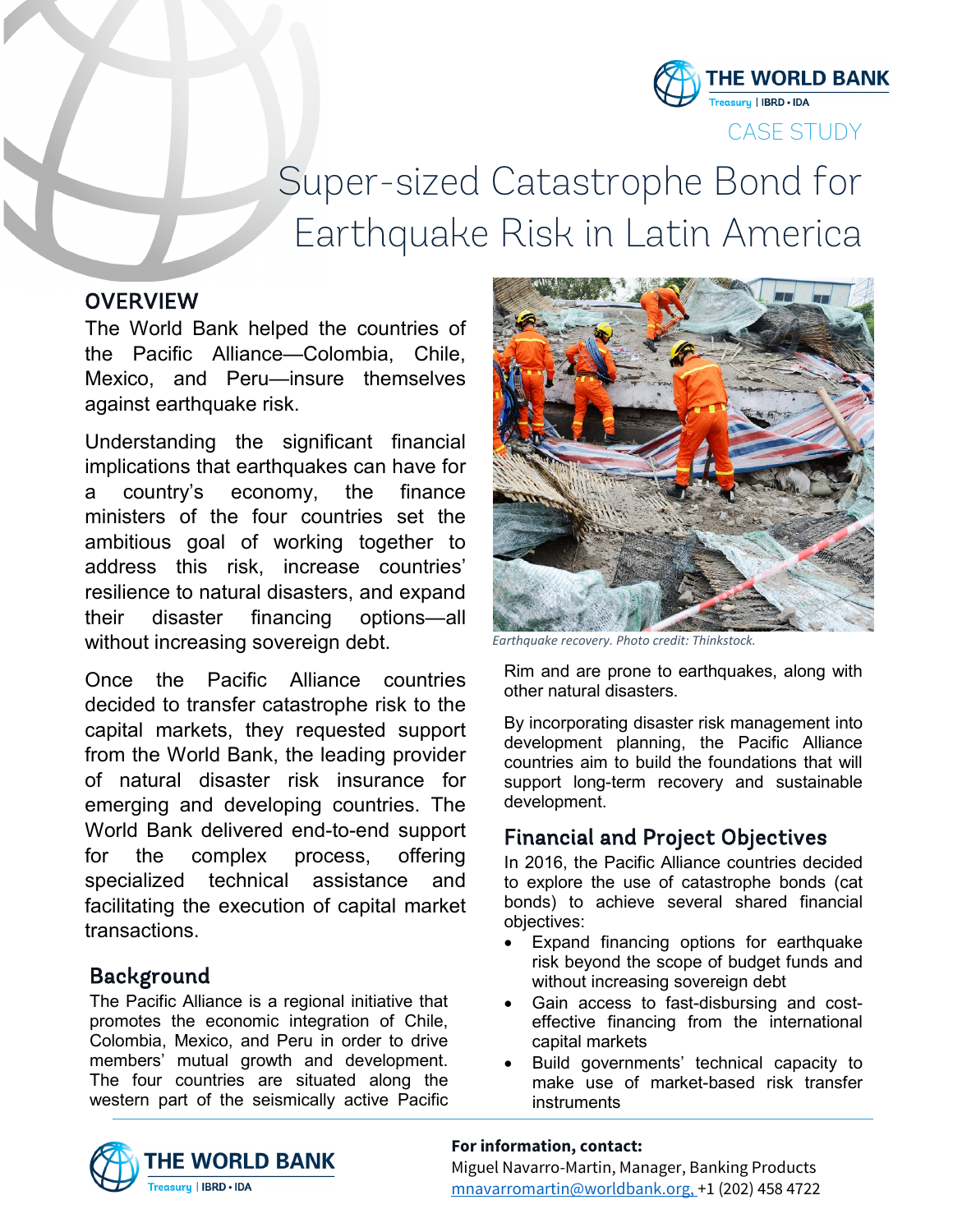# Financial Solution

The Pacific Alliance countries requested support from the World Bank in transferring earthquake risk to the capital markets through a cat bond. In February 2018, the World Bank issued cat bonds that provided Chile, Colombia, Mexico, and Peru a total of US\$1.36 billion in earthquake cover. Because the bonds are issued by the World Bank, they do not contribute to countries' debt.

## Transaction Structure

The World Bank worked with each government to accommodate its legal and regulatory framework and to customize documentation of agreements between the country and the World Bank. Five classes were issued, resulting in more competitive pricing and greater investor appetite. The structure of the transaction is shown below.

| <b>Transaction Summary</b> |                                                                                                                                       |
|----------------------------|---------------------------------------------------------------------------------------------------------------------------------------|
| <b>Nominal</b><br>Amount   | US\$1.36 billion                                                                                                                      |
| <b>Classes</b>             | Chile-US\$500 million<br>Colombia-US\$400 million<br>Mexico (a)-US\$160 million<br>Mexico (b)-US\$100 million<br>Peru-US\$200 million |
| Tenor                      | 3 years for Chile, Colombia, and<br>Peru; 2 years for Mexico                                                                          |
| <b>Risk</b><br>Premium     | $Chile - 2.50$ percent<br>Colombia-3.00 percent<br>Mexico (a) $-2.50$ percent<br>Mexico $(b)$ -8.25 percent<br>Peru-6.00 percent      |





### **For information, contact:**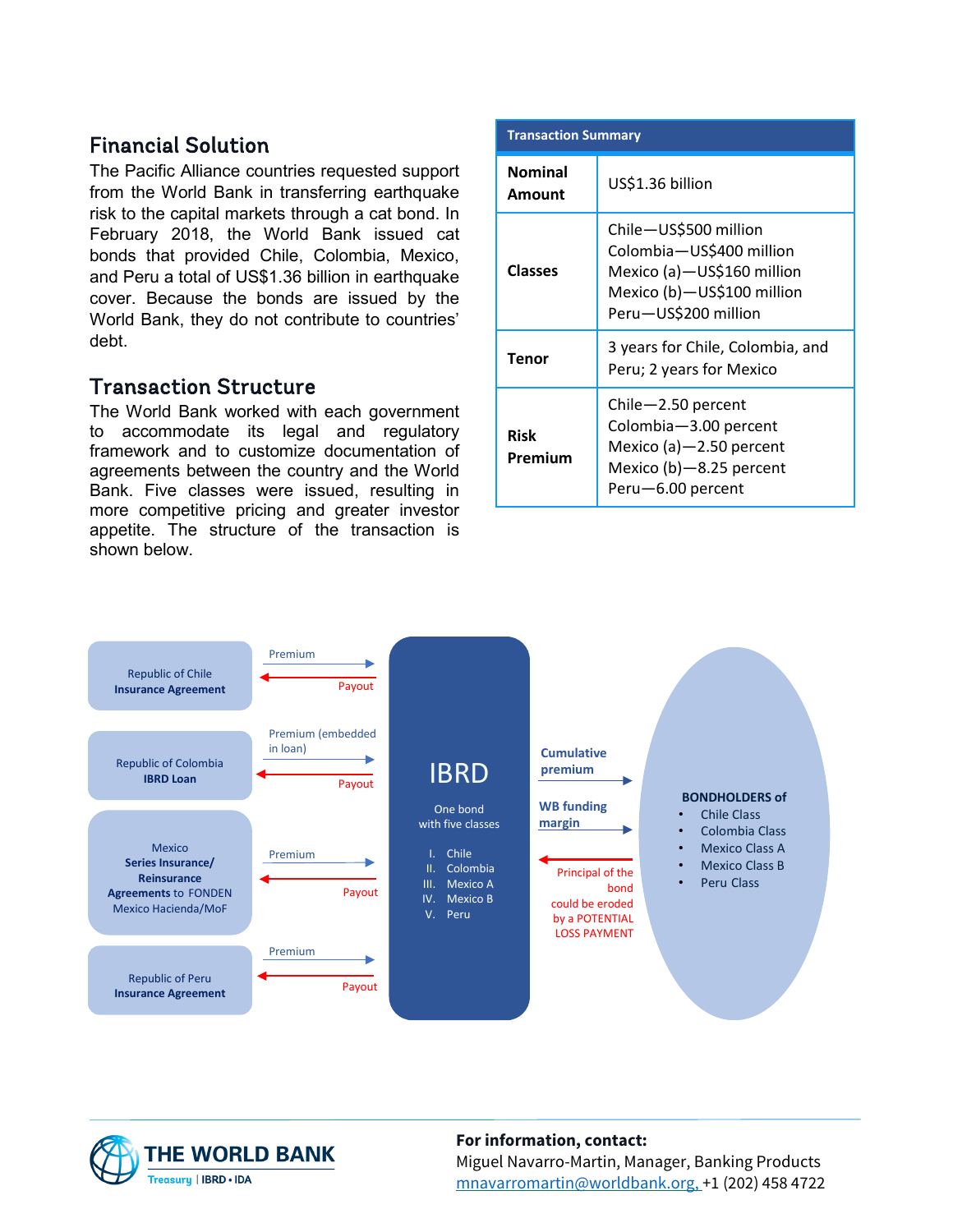# World Bank's Role

The World Bank provided the Pacific Alliance countries with end-to-end support, from specialized technical assistance to the execution of the capital market transactions.

**Technical assistance.** The World Bank helped first-time cat bond issuers Chile, Colombia, and Peru prepare for the key decision related to the legal, technical, and financial requirements of the transaction. The preparatory work included

- Mobilization and supervision of the catastrophe risk modeling firm that developed the risk profiles and the preliminary trigger design options
- Analytical work, such as analysis of financing gaps from existing sources of risk financing and evaluation of risk transfer options
- Review of legal documentation options between the World Bank and the individual country to accommodate different legal and regulatory environments

## **Execution of capital market transactions.**

The World Bank was involved in the key steps for this process:

- Managed procurement of all transaction agents (structuring, legal, modeling)
- Worked with individual governments to customize the World Bank–country documentation in order to accommodate individual legal and regulatory frameworks
- Standardized the documentation to reduce legal and modeling costs
- Solicited a wide network of global investors, which led to more competitive pricing

# Outcome

The 2018 Pacific Alliance cat bond was the first simultaneous issuance for four sovereign entities, as well as the largest earthquake cat bond ever issued. Offering a combined US\$1.36 billion in earthquake cover, it marks the World Bank's largest cat bond transaction to date and brings to nearly US\$4 billion the total amount of risk transactions facilitated by the World Bank. The transaction exemplifies the World Bank's ability to help member countries access insurance through the capital markets and has established the World Bank as a leader in this role.

The cat bond attracted more than 45 investors globally, ranging from dedicated insurancelinked securities funds to pension funds to reinsurance companies, and it resulted in approximately US\$2.5 billion in investor orders. The high demand resulted in lower premium rates.

Providing end-to-end support for natural disaster risk insurance is one of the many ways that the World Bank helps member countries build resilience against economic and natural disaster risks. IBRD's AAA credit rating, market presence, and convening power allow the World Bank Treasury Financial Products team to develop innovative products that help clients maximize financing and mitigate risk.



#### **For information, contact:**